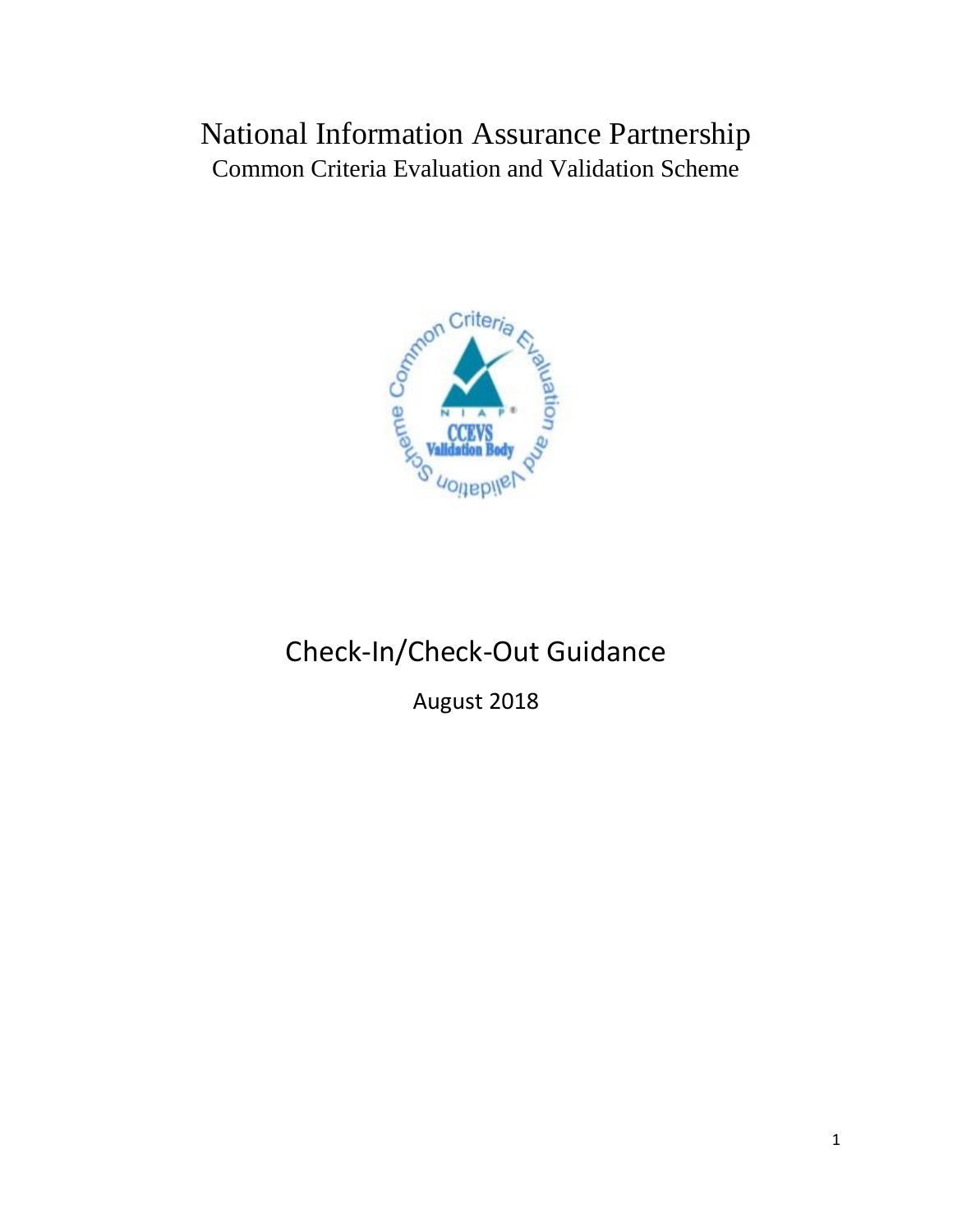#### **Amendment record**

| Date          | <b>Description</b>                                                   |
|---------------|----------------------------------------------------------------------|
| June 2014     | Initial release                                                      |
| February 2016 | Updates                                                              |
| August 2017   | Updates to clarify the check-in process and pre-evaluation<br>stages |
| August 2018   | Updates to check-in process, allowing e-check-in as<br>default.      |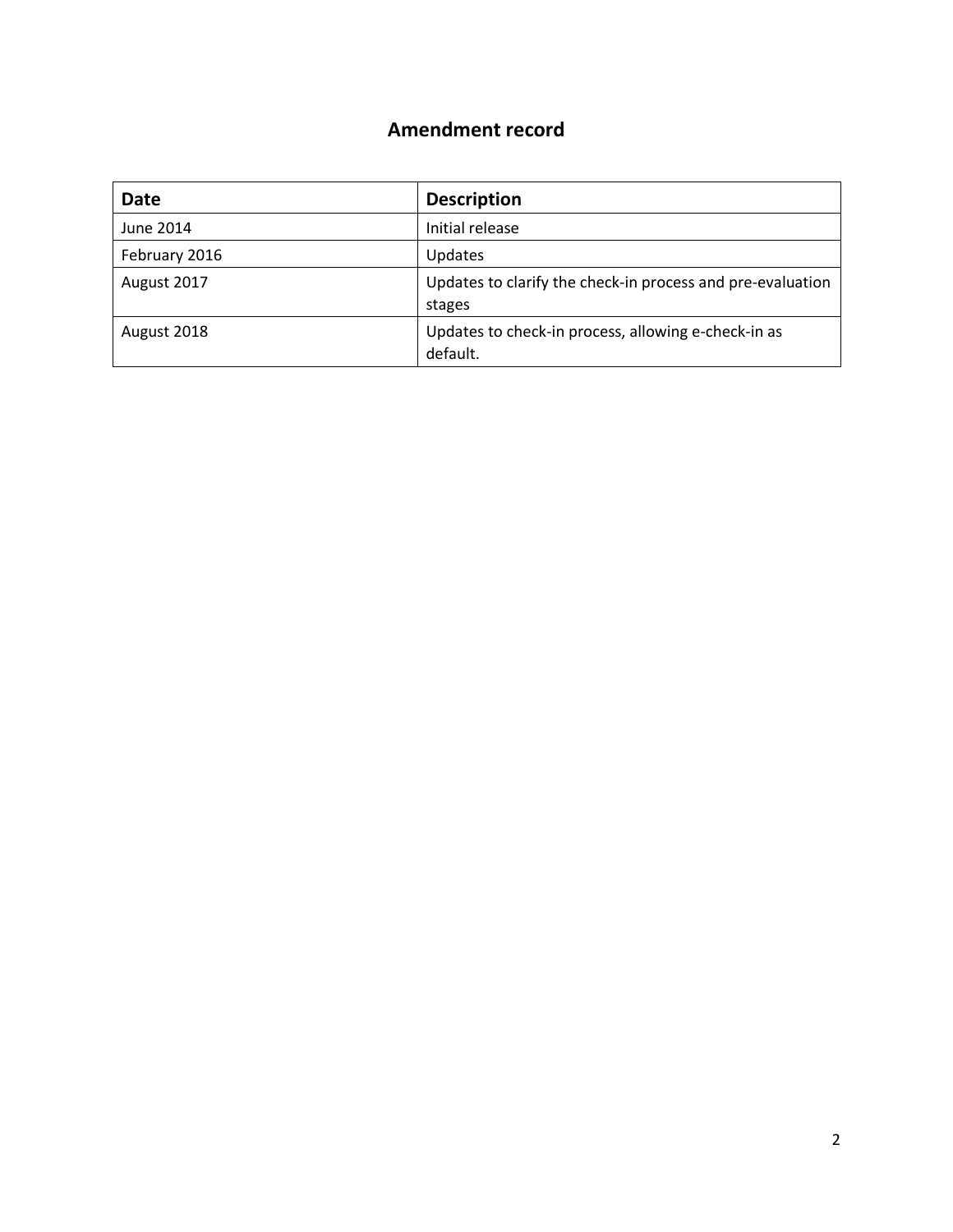### **Table of Contents**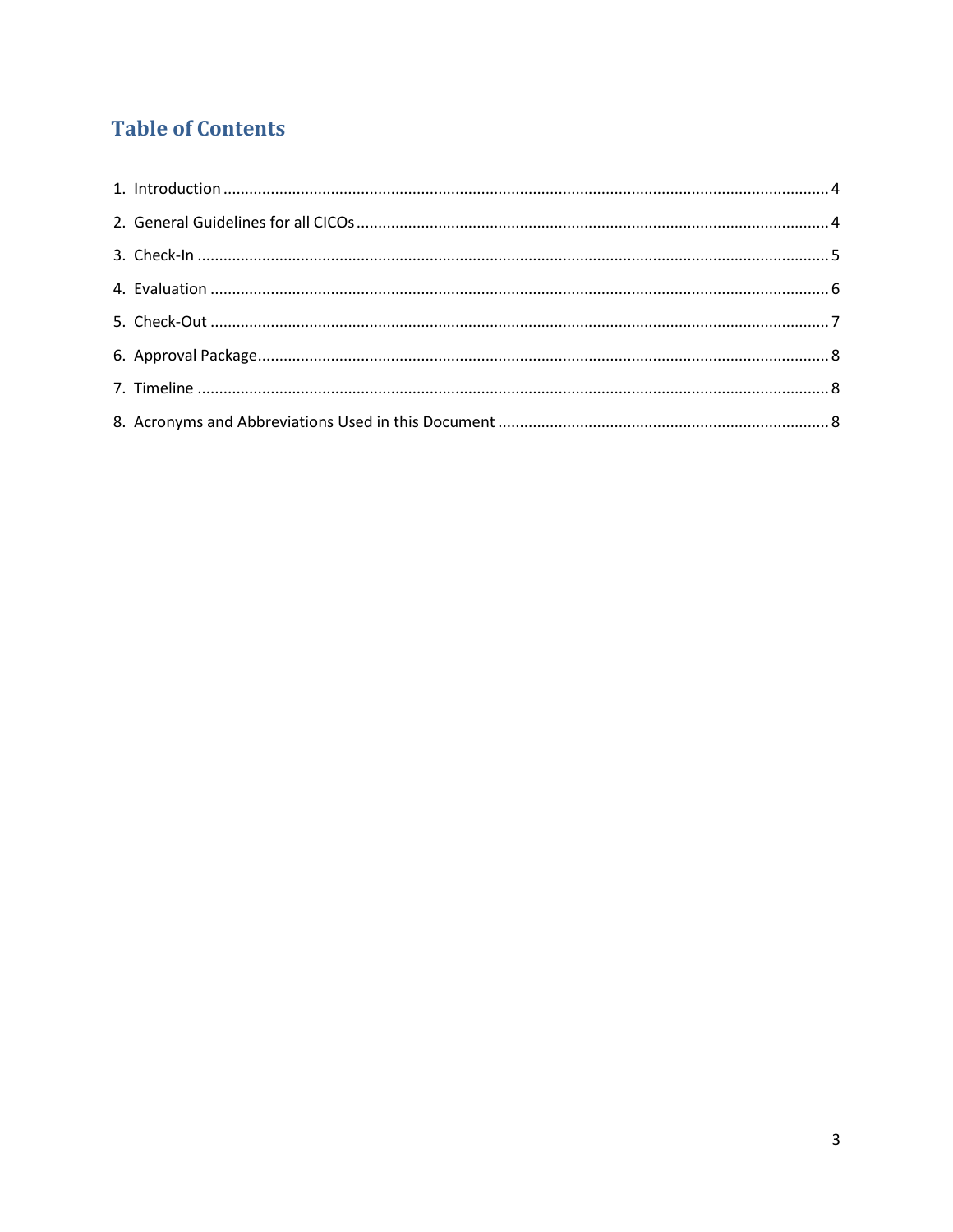#### <span id="page-3-0"></span>**1. Introduction**

The primary goal of the Check-In/Check-Out (CICO) is for NIAP/CCEVS, henceforth called 'NIAP', to ensure the technical quality and consistency of the evaluation submission, to confirm the Common Criteria Testing Lab (CCTL) correctly applied all NIAP policies, and to verify the CCTL accomplished all required tasks (including analysis, testing, auditing, etc.).

The CICO process is applicable to all evaluations being conducted within NIAP. As part of this process, the CCTL must ensure the product is ready for evaluation when it is submitted to NIAP.

#### <span id="page-3-1"></span>**2. General Guidelines for all CICOs**

CICOs are intended to promote valuable interaction between the CCTL (evaluator) and NIAP (validator) to ensure the product submitted has been properly prepared, reviewed and tested for a successful evaluation. Interaction between the evaluator and validator at the time of submission ensures the evaluation can proceed quickly and efficiently to completion.

CICOs shall be conducted in the spirit of mutual cooperation and trust, with evaluation and validation personnel treating each other with respect and courtesy at all times.

The CICO process consists of three distinct actions: Check-In, Evaluation and Check-Out.

The **Check-in** process consists of a formal notification to NIAP from the CCTL regarding the initiation of a product evaluation. NIAP reviews the deliverables, analyzes PP conformance claims, and conducts an optional **Check-in Meeting**. In order to make the most productive use of time during the check-in meeting, it is critical the information provided is complete and accurate. From receipt of the Check-in package, the Check-in approval process is expected to take no more than three (3) weeks; provided there are no issues with the check-in package delivered by the CCTL.

The actual **Evaluation** of the product provides the option for one or more **Sync Sessions** held between the validators and evaluators during the course of the evaluation to resolve any questions or issues that may arise. Evaluation duration must comply with [NIAP Policy #18](https://www.niap-ccevs.org/Documents_and_Guidance/policy.cfm) and it is anticipated as understanding of the PPs increase, evaluations will complete more efficiently.

At the end of the evaluation, a project **Check-Out** is conducted by NIAP to review the deliverables, prepare a final decision, and complete the Validation Report and the Product Compliant List (PCL) entry. From the time the CCTL notifies NIAP of evaluation completion and delivers a complete check-out package, the check-out should take no longer than three weeks, provided there are no issues with the check-out package delivered by the CCTL.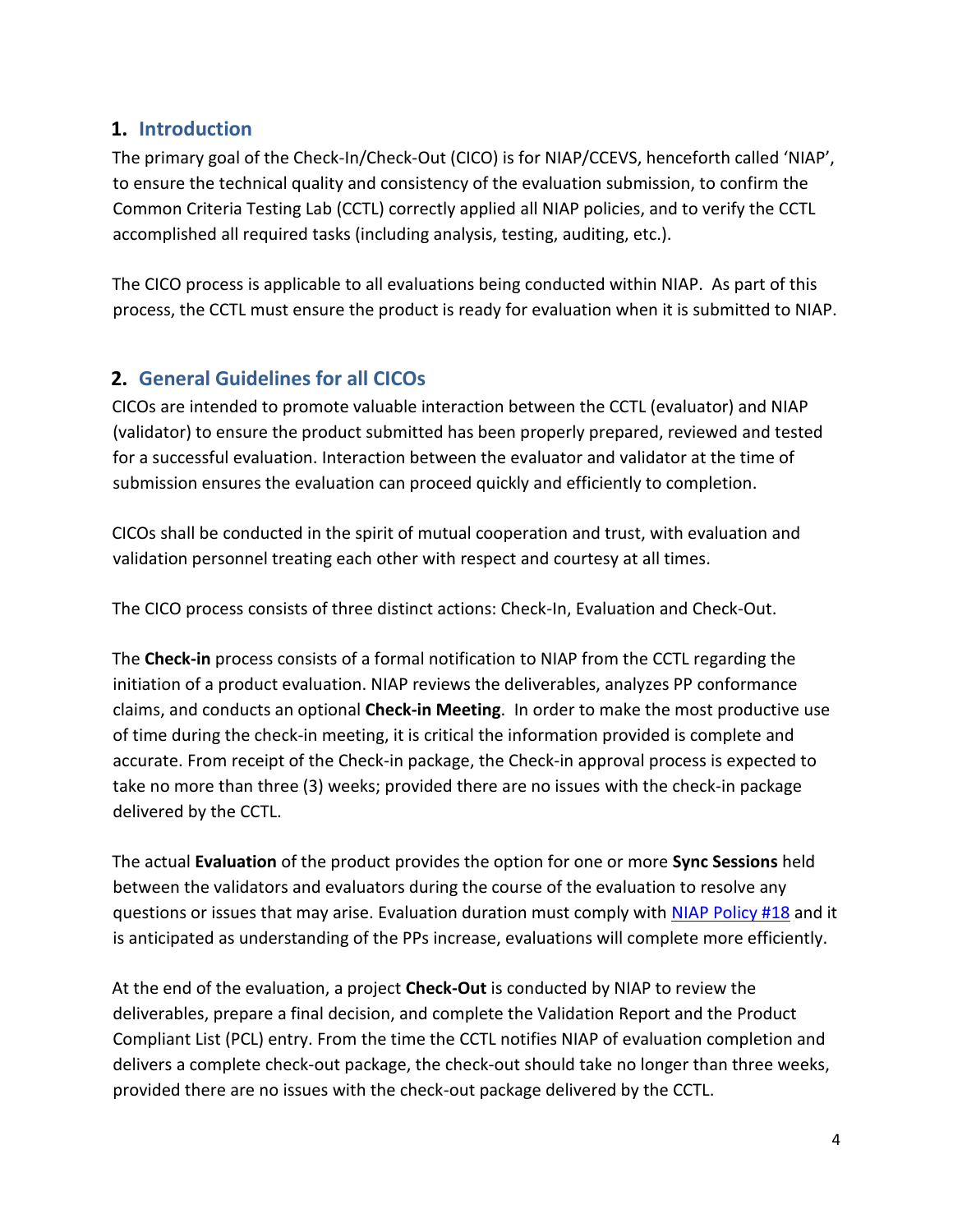#### <span id="page-4-0"></span>**3. Check-In**

- a. The CCTL notifies NIAP regarding the initiation of an evaluation claiming exact compliance to a NIAP approved PP. CCTL changes status of the evaluation from "In Draft" to "Proposed" status.
	- i. This notification should not be submitted to NIAP prior to submission of a complete check-in package.
	- ii. If no check-in package has been received, NIAP will move the project back to "In Draft" status.
- b. A "Complete Check-in Package" is defined as containing the following:
	- i. Form **F8002a**;
	- ii. Security Target;
	- iii. Entropy Assessment Report (EAR);
		- 1. The EAR as written by the vendor/CCTL should be clear, per the [entropy guidance](https://www.niap-ccevs.org/MMO/GD/Entropy%20Documentation%20and%20Assessment%20Clarification.pdf) within the PP and published on the NIAP website.
- c. Once the check-in package is received and NIAP has been notified, NIAP performs the check-in process to include a review of the information provided to ensure correctness, completeness, and readiness for validation team staffing.
	- i. NIAP checks the package to ensure all deliverables are present and complete then assigns a validation team for initial package review.
	- ii. The assigned validators review the package for completeness, including EAR Review:
		- 1. The validators review the EAR for correctness and completeness and will return feedback to the CCTL within 5 business days of EAR receipt.
		- 2. Upon receipt of a complete (validator approved) EAR, per NIAP's entropy guidance, NIAP delivers it to the entropy Subject Matter Expert (SME) for final review and approval.
		- 3. The entropy SME then reviews the EAR per the entropy review process and provides feedback whether the evaluation may proceed to the check-in meeting or whether additional/corrected entropy information is needed. It is expected that the entropy SME will provide feedback to NIAP within five (5) business days of EAR receipt. NIAP will return feedback to the validation team and CCTL within one (1) business day.
			- If multiple iterations of the EAR are required (such as changes required by entropy SME prior to authorization to proceed),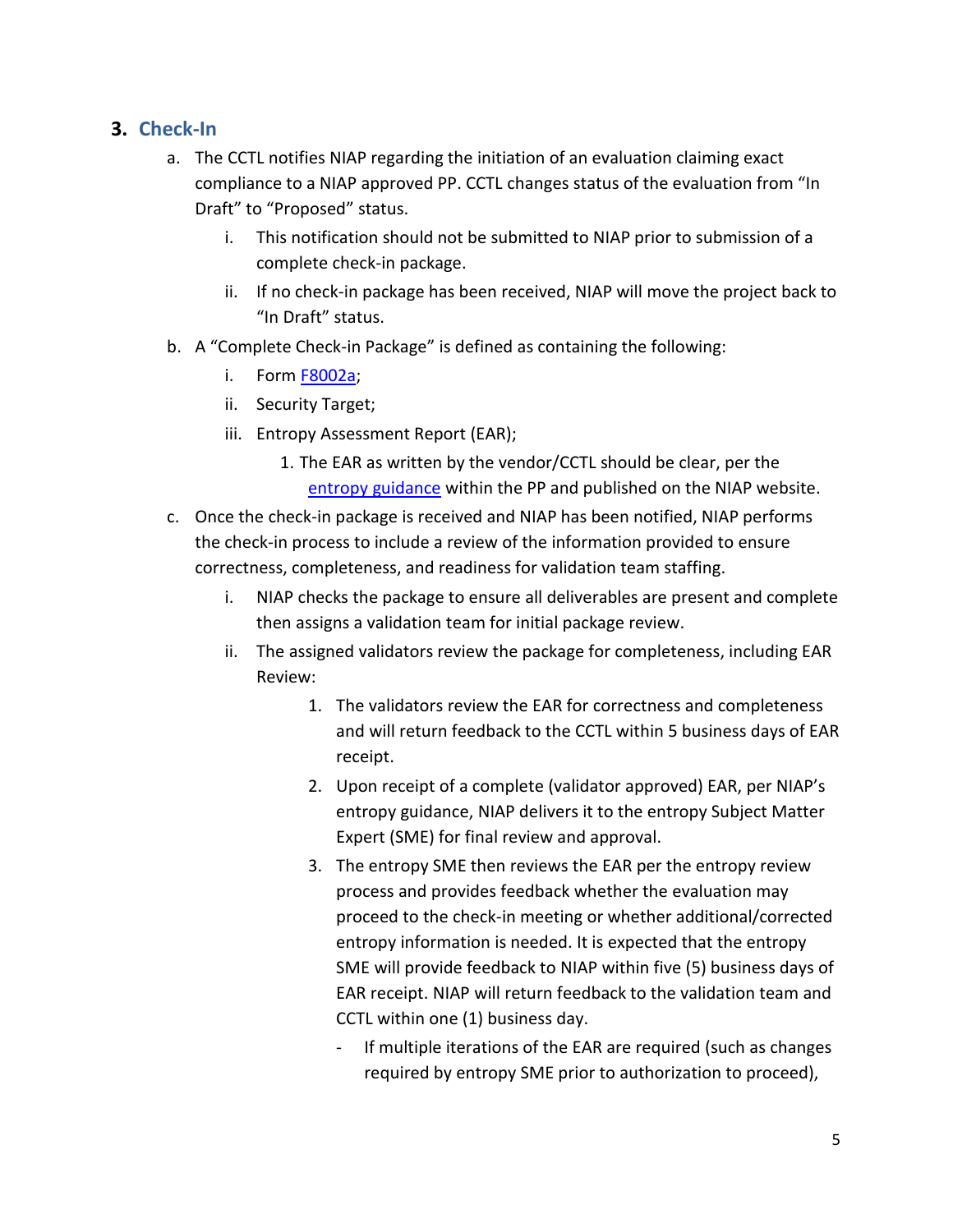the entropy SME will provide feedback on each additional iteration within five (5) business days.

- d. Following final approval of check-in package by the validation team, the validation will be checked-in.
	- i. **Electronic Check-in** via email will occur within three (3) business days. 1. NIAP sends check-in email detailing evaluation to CCTL/Vendor/Validation Team.
		- 2. NIAP changes project status to "In Progress".
		- 3. If approved on the F8002a form (vendor concurrence), NIAP will include the product on the "In Evaluation" List.
	- ii. A **formal check-in meeting** with representatives from NIAP, the CCTL, and the vendor will occur within ten (10) business days, if requested by vendor, CCTL, or Validation Team.
		- 1. During the check-in meeting, the evaluator will take the meeting minutes, submitting the final version to the validator within three (3) business days of the meeting. The validator will upload the minutes to the project file area.
		- 2. If the formal check-in meeting does not occur within ten (10) business days, NIAP will electronically check-in the project.

#### <span id="page-5-0"></span>**4. Evaluation**

- a. One or more **Sync Sessions** may be held (at NIAP's discretion) with representatives from NIAP and the CCTL during the course of the evaluation. The session(s) will be held to resolve questions or issues.
	- i. The first evaluation(s) by a CCTL against a PP requires sync sessions.
	- ii. The sync session(s) will be tentatively scheduled during the check-in meeting. iii. Sync session(s) may be virtual or face to face and will be a round table discussion to answer evaluator questions and allow the validator to provide feedback as needed.
	- iv. Written minutes and actions will be recorded by the evaluator as output from the sync session(s) and delivered to the validators as part of the project records within three (3) business days.
	- v. Sync session(s) may be waived at NIAP's discretion.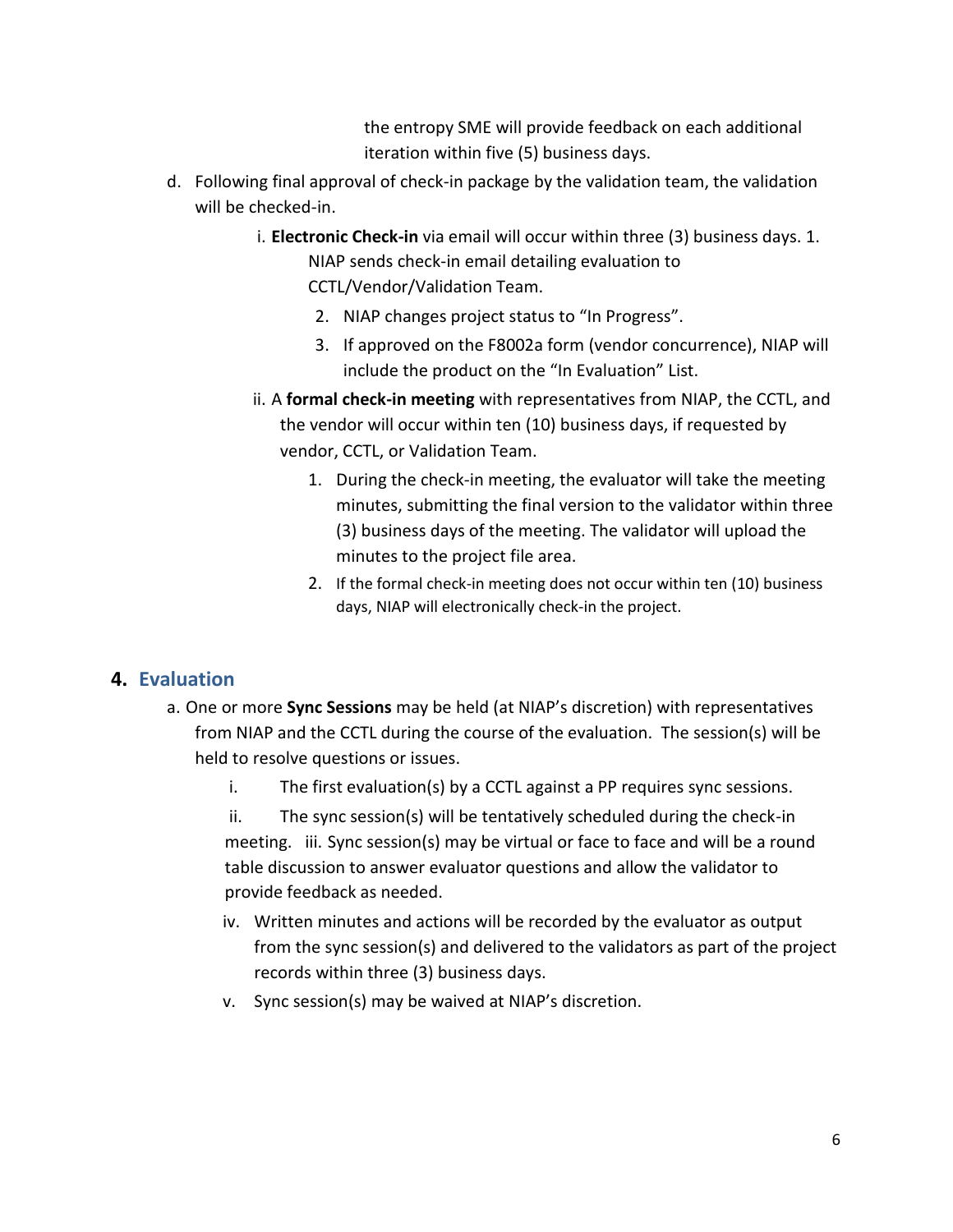#### <span id="page-6-0"></span>**5. Check-Out**

- a. A NIAP validator will perform **project check-out**. After reviewing all information, the validator completes the Validation Report (VR). The VR and Product Compliant List (PCL) entry are concurrently submitted to the vendor and CCTL for accuracy and release approval. The validator submits the final package to NIAP within ten (10) business days of receipt.
- b. Upon completion of the evaluation, the CCTL or Validator will upload a "Final Complete Checkout Package" to the project file area. The Final Package must include:
	- i. Form **F8002b**;
	- ii. The final ST;
	- iii. Evaluation Technical Report (ETR)
		- The ETR should be complete, including proprietary and/or sensitive information. The format and content requirements for the ETR are provided on the NIAP website;
	- iv. Publicly releasable Assurance Activities Report;
	- v. Detailed Test Report;
	- vi. Administrator Guide;
	- vii. Validation Report (VR);
		- The completion date on the final approved VR is used as the Product

Certified Date posted to the PCL & Common Criteria Portal viii. Product Compliant List (PCL) entry;

- ix. Form **F8003**;
- x. Form [F8004;](https://www.niap-ccevs.org/Documents_and_Guidance/forms.cfm) and
- xi. Any public guidance documents pertaining to the product.
- c. NIAP reviews the final package and provides a response to the CCTL. The response will be "yes" or "no" for successful completion of the evaluation. If the response is "no", the evaluation is not considered successfully completed (i.e., missing or incomplete information) and the response will indicate the reason for an unsuccessful completion and whether the evaluation will be terminated. If the evaluation is not terminated, the response will include what must be done for the evaluation to complete. Once an evaluation has been deemed successful, NIAP will publish the evaluation to the PCL within three (3) business days.